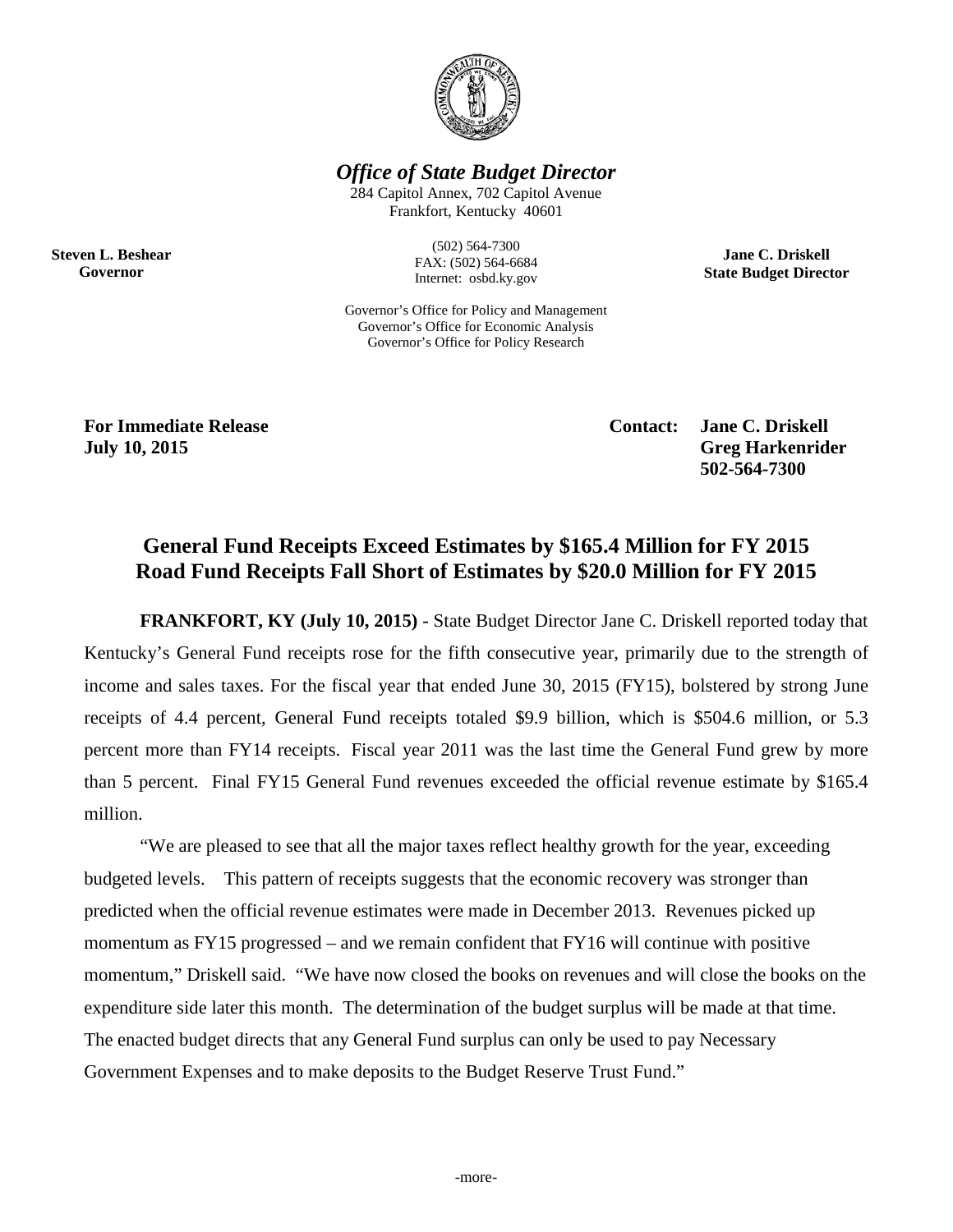Revenue collections increased in all four quarters of the fiscal year as the rate of growth surged throughout the year. Growth was strongest in the final quarter and the quarterly rate of increase was the largest since the fourth quarter of FY11. Growth rates for the four quarters were 1.1 percent, 5.8 percent, 5.4 percent and 8.6 percent, respectively.

A summary of General Fund collections for FY15 and FY14 is shown in Table 1.

|                    | <b>Table 1</b><br><b>Summary of General Fund Receipts</b><br>FY15 and FY14 |                         |                                |                                    |  |  |  |  |  |
|--------------------|----------------------------------------------------------------------------|-------------------------|--------------------------------|------------------------------------|--|--|--|--|--|
|                    | Actual<br><b>FY15</b>                                                      | Actual<br><b>FY14</b>   | <b>Difference</b><br>$($$ mil) | <b>Difference</b><br>$\frac{0}{0}$ |  |  |  |  |  |
| Sales and Use      | 3,267.3                                                                    | 3,131.1                 | 136.2                          | 4.4                                |  |  |  |  |  |
| Individual Income  | 4,069.5                                                                    | 3,749.3                 | 320.2                          | 8.5                                |  |  |  |  |  |
| Corporation Income | 528.1                                                                      | 475.1                   | 53.0                           | 11.2                               |  |  |  |  |  |
| <b>LLET</b>        | 223.8                                                                      | 199.3                   | 24.4                           | 12.3                               |  |  |  |  |  |
| Coal Severance     | 180.3                                                                      | 197.5                   | $-17.2$                        | $-8.7$                             |  |  |  |  |  |
| Cigarette Taxes    | 220.9                                                                      | 228.1                   | $-7.2$                         | $-3.1$                             |  |  |  |  |  |
| Property           | 563.4                                                                      | 562.4                   | 1.0                            | 0.2                                |  |  |  |  |  |
| Lottery            | 221.5                                                                      | 219.5                   | 2.0                            | 0.9                                |  |  |  |  |  |
| Other              | 691.8                                                                      | 698.9                   | $-7.1$                         | $-1.0$                             |  |  |  |  |  |
| <b>TOTAL</b>       | 9,966.6                                                                    | 9,462.0<br>504.6<br>5.3 |                                |                                    |  |  |  |  |  |

#### **Individual Income Tax:**

Individual income tax receipts posted the largest increase over FY14 levels, increasing \$320.2 million, or 8.5 percent, from last year as all four components of the tax (withholding, fiduciary, declaration payments and net payments with returns) increased. Growth of 8.5 percent is largest since this account grew 14.5 percent in FY08.

#### **Sales and Use Taxes:**

Sales and use tax receipts grew \$136.2 million, or 4.4 percent in FY15. Growth in this account was the highest since FY12 and showed steady growth throughout the year The sales tax has benefited greatly from growth in Kentucky wages, lower fuel prices, and high consumer sentiment.

#### **Tobacco and Alcohol Taxes:**

Cigarette tax receipts continued their long-run decline, falling \$7.2 million, or 3.1 percent. Fiscal Year 2015 marks the fifth consecutive annual decline in cigarette tax collections. Taxes on beer,

wine, and distilled spirits partially offset the decline in tobacco taxes. As a group, alcohol taxes increased \$3.4 million, or 2.7 percent, in FY15 with only the taxes on beer declining slightly.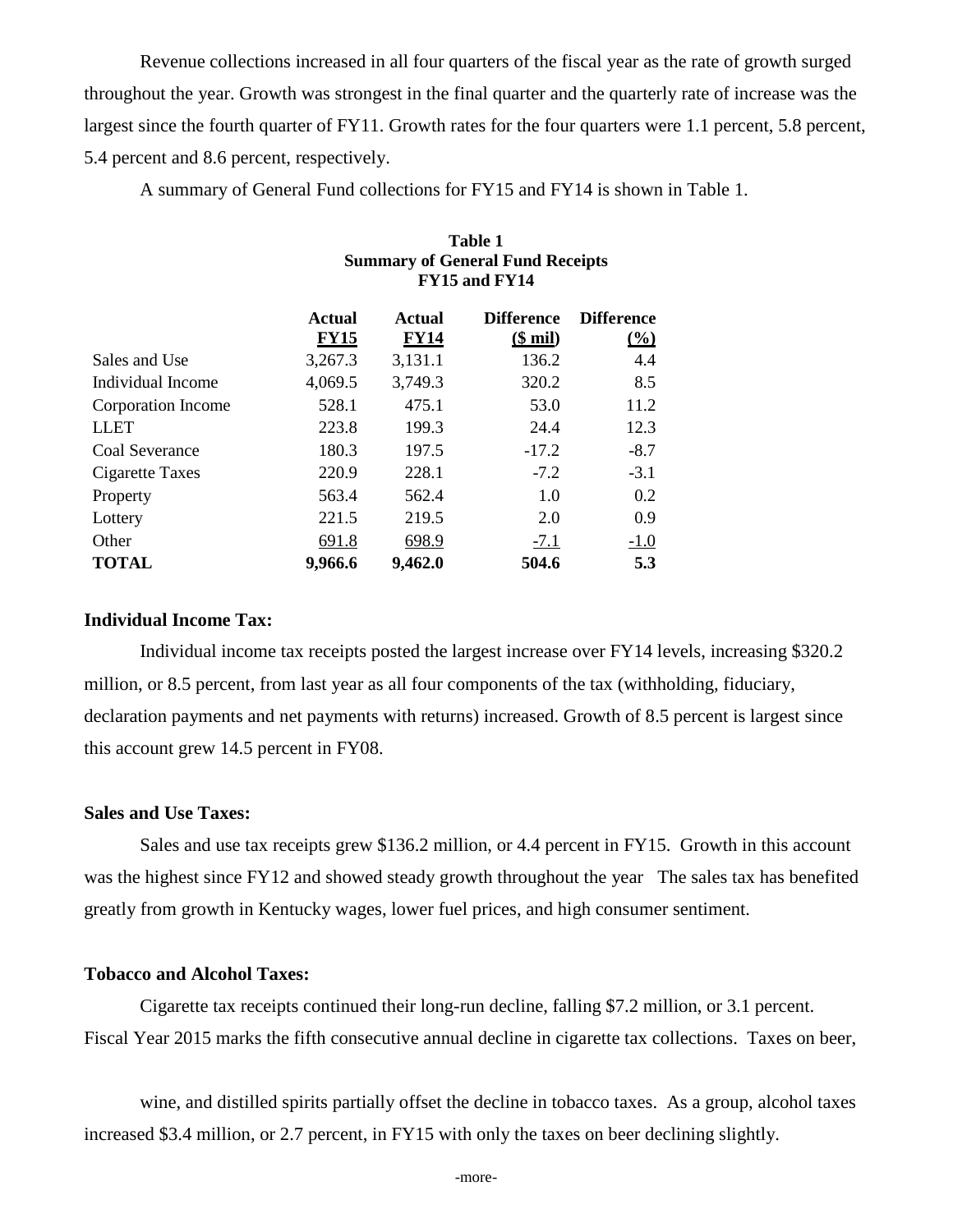### **Business Taxes:**

Corporation income tax collections rose \$53.0 million, or 11.2 percent, for the year. However, collections fell in the first quarter of the fiscal year before accelerating sharply over the remaining nine months. Fiscal Year 2015 marks the third time in the past five years in which receipts in this account increased at least 10 percent.

The limited liability entity tax (LLET) increased 12.3 percent from last year, or \$24.4 million. After declining in the first six months of the year, collections exploded over the final two quarters.

#### **Coal Severance Taxes:**

Coal severance taxes fell 8.7 percent, or \$17.2 million, in FY15. Total collections for the fiscal year were \$180.3 million and are the lowest since FY04 when receipts totaled \$147.5 million. Collections have now fallen in 13 consecutive quarters and dropped almost 40 percent since peaking in FY12—just three years ago.

#### **Property Taxes:**

Property tax receipts increased 0.2 percent or \$1.0 million in FY15. Tax receipts on real property grew only 0.4 percent as the state continues to recover from the national housing recession. The state real property tax rate, which declines when assessment growth exceeds 4 percent, has remained unchanged since 2008. By comparison, in the 28 years between 1980 and 2008, the rate fell 26 of the 28 years. Both of the major accounts, real and tangible property, increased for the year with only minor accounts declining. Together real and tangible property account for over 85 percent of total property tax collections.

#### **Lottery and Other Revenues:**

Receipts from the Kentucky Lottery Corporation grew 0.9 percent, or \$2.0 million, to post a dividend to the Commonwealth of \$221.5 million. The official estimate for the Lottery was \$238.0 million. The "other" category, which includes multiple other taxes and fees such as investment income, bank franchise taxes, and insurance premium taxes decreased 1.0 percent or \$7.1 million.

Table 2 compares General Fund collections to the official revenue forecast. Actual receipts were \$165.4 million or 1.7 percent more than the official estimate.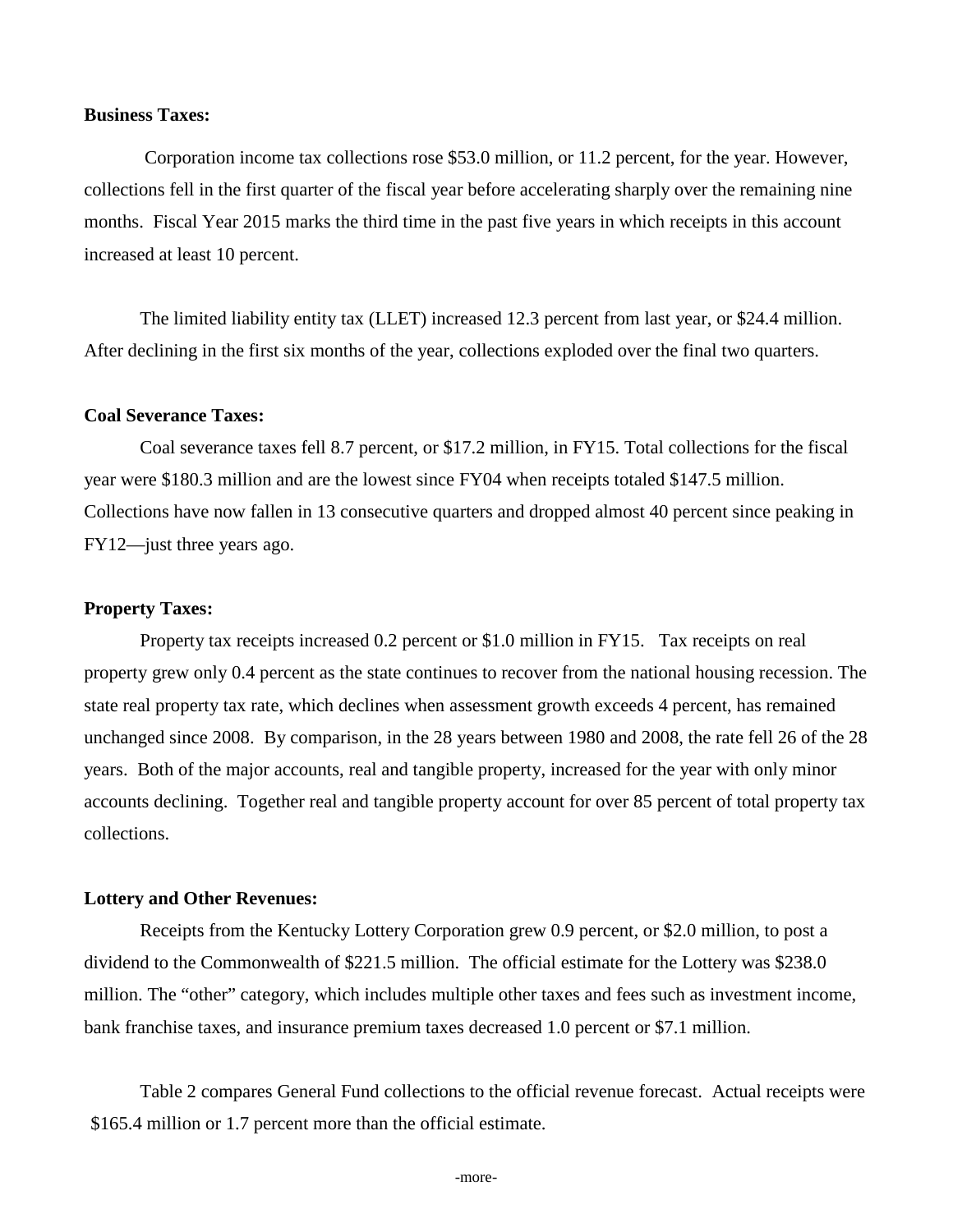| Table 2                                      |
|----------------------------------------------|
| <b>Summary of FY15 General Fund Receipts</b> |
| <b>Actual vs. Official Estimate</b>          |

|                    | <b>FY 15</b>  | <b>FY 15</b>    | <b>Difference</b> | <b>Difference</b> |
|--------------------|---------------|-----------------|-------------------|-------------------|
|                    | <b>Actual</b> | <b>Estimate</b> | $\$$ mil)         | $\frac{9}{0}$     |
| Sales and Use      | 3,267.3       | 3,154.0         | 113.3             | 3.6%              |
| Individual Income  | 4,069.5       | 3,977.3         | 92.2              | 2.3%              |
| Corporation Income | 528.1         | 462.4           | 65.7              | 14.2%             |
| <b>LLET</b>        | 223.8         | 233.7           | $-9.9$            | $-4.2%$           |
| Coal Severance     | 180.3         | 204.6           | $-24.3$           | $-11.9%$          |
| Cigarette Taxes    | 220.9         | 223.5           | $-2.6$            | $-1.2%$           |
| Property           | 563.4         | 581.2           | $-17.8$           | $-3.1%$           |
| Lottery            | 221.5         | 238.0           | $-16.5$           | $-6.9\%$          |
| Other              | 691.8         | 726.5           | $-34.7$           | $-4.8\%$          |
| <b>TOTAL</b>       | 9,966.6       | 9,801.2         | 165.4             | 1.7%              |

Sales and use tax receipts exceeded the estimate by 3.6 percent. The individual income tax was above the forecasted level by \$92.2 million, or 2.3 percent. Corporation income tax receipts exceeded expectations by \$65.7 million, or 14.2 percent. Limited liability entity tax receipts were below forecasted level by \$9.9 million. Cigarette taxes were below the estimate by \$2.6 million. The coal severance tax was \$24.3 million below the official estimate while property taxes were 3.1 percent lower than forecasted. Lottery receipts were below the official forecast by 6.9 percent while all other taxes were 4.8 percent below the official estimate.

#### **Road Fund**

Road Fund revenues for FY15 totaled \$1,526.7 million, a decrease of 2.2 percent from the previous fiscal year. Receipts for June fell 9.2 percent. Total receipts were \$33.8 million less than FY14 levels as the two largest accounts, motor fuels and motor vehicle usage taxes, declined \$46.2 million. The remaining accounts increased \$12.4 million over FY14 levels. The decline in collections is the first since FY09 . Total Road Fund collections started the year poorly and declined in each successive quarter. Growth was tepid in the first six months of the fiscal year before plummeting in the fourth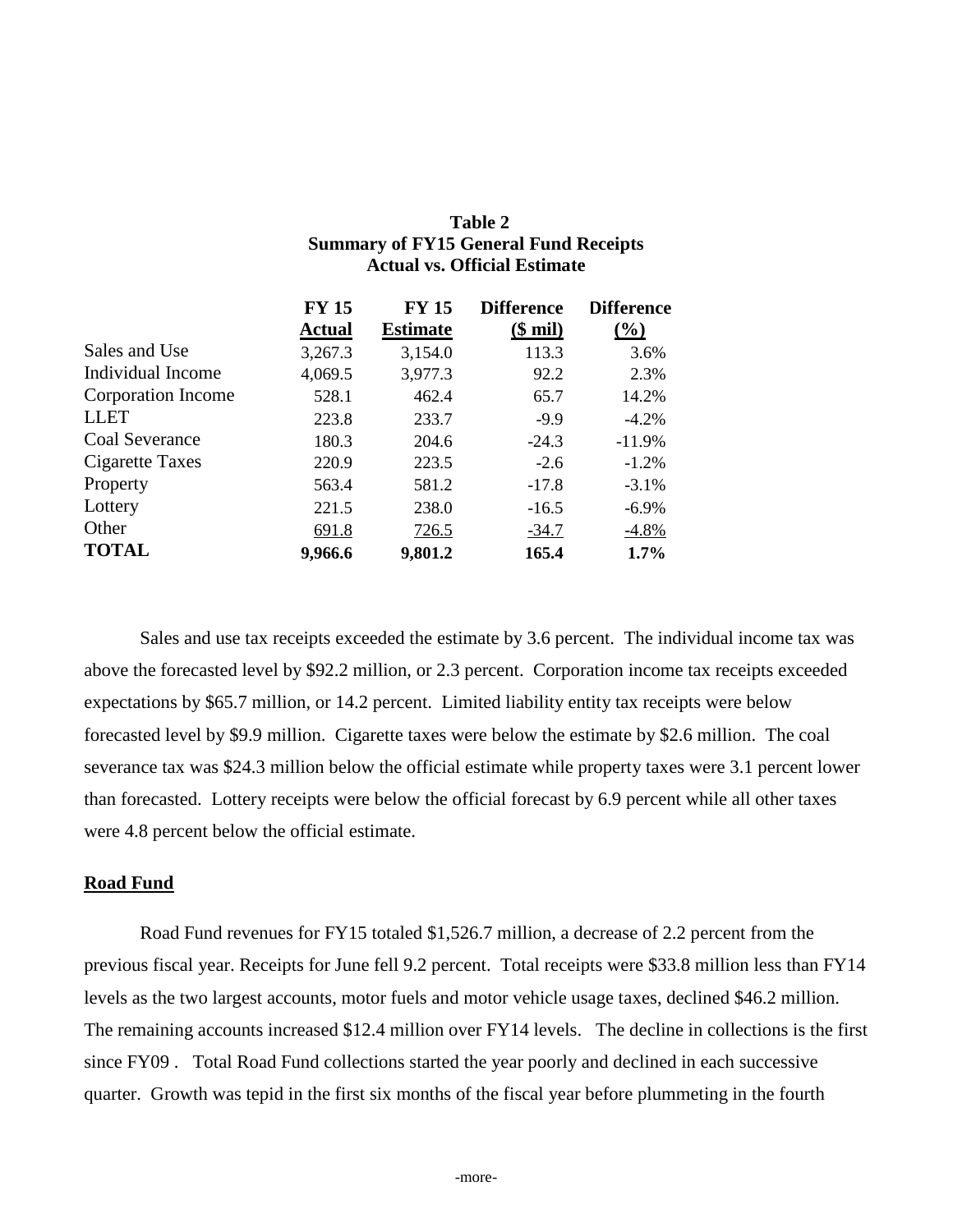quarter. Growth rates for the four quarters were 1.8 percent, 0.5 percent, -2.0 percent and -8.7 percent, respectively.

Details of Road Fund collections for FY15 and FY14 are shown in Table 3.

## **Table 3 Summary of Road Fund Receipts FY15 vs. FY14**

|                          | <b>Actual</b> | <b>Actual</b> |            | Difference Difference      |
|--------------------------|---------------|---------------|------------|----------------------------|
|                          | <b>FY15</b>   | <b>FY14</b>   | $$$ mil)   | $\left(\frac{9}{0}\right)$ |
| <b>Motor Fuels</b>       | 850.3         | 886.2         | $-35.9$    | $-4.0$                     |
| Motor Vehicle Usage      | 432.8         | 443.0         | $-10.3$    | $-2.3$                     |
| Motor Vehicle License    | 107.6         | 101.9         | 5.7        | 5.6                        |
| Motor Vehicle Operator   | 16.0          | 16.2          | $-0.2$     | $-1.2$                     |
| <b>Weight Distance</b>   | 79.1          | 76.9          | 2.3        | 2.9                        |
| <b>Investment Income</b> | 2.9           | 4.0           | $-1.1$     | $-28.0$                    |
| Other                    | 38.1          | 32.3          | <u>5.8</u> | 18.0                       |
| <b>TOTAL</b>             | 1,526.7       | 1,560.5       | $-33.8$    | $-2.2$                     |

Motor fuels tax receipts fell by \$35.9 million or 4.0 percent in FY15, the first decline since FY01. Declining gas prices during the year led to a decrease in the motor fuels tax rate. The tax rate was slightly higher in the first quarter of the year compared to FY14 but lower, relative to the prior year, in each of the three remaining quarters. Taxable gallons grew in each of the first three quarters but not enough to offset the lower tax rate (fourth quarter data for taxable gallons are not currently available). Quarterly growth rates for motor fuels taxes were 1.6 percent, 0.3 percent, -5.3 percent and -13.3 percent.

Motor vehicle usage taxes fell \$10.3 million, or 2.3 percent, in FY15, breaking a string of five consecutive years of growth. Additionally, receipts declined in all four quarters of the fiscal year. Growth rates for the four quarters were -0.5 percent, -0.8 percent, -1.0 percent and -6.6 percent. Collections in this account were hindered by HB440, passed in 2013, which allowed for a trade-in credit on new vehicle purchases. The fiscal impact of that legislation reduced revenue by \$45.8 million in FY15.

Motor vehicle license receipts grew \$5.7 million while motor vehicle operators' receipts fell by \$200,000. Investment income declined \$1.1 million and other income rose \$5.8 million.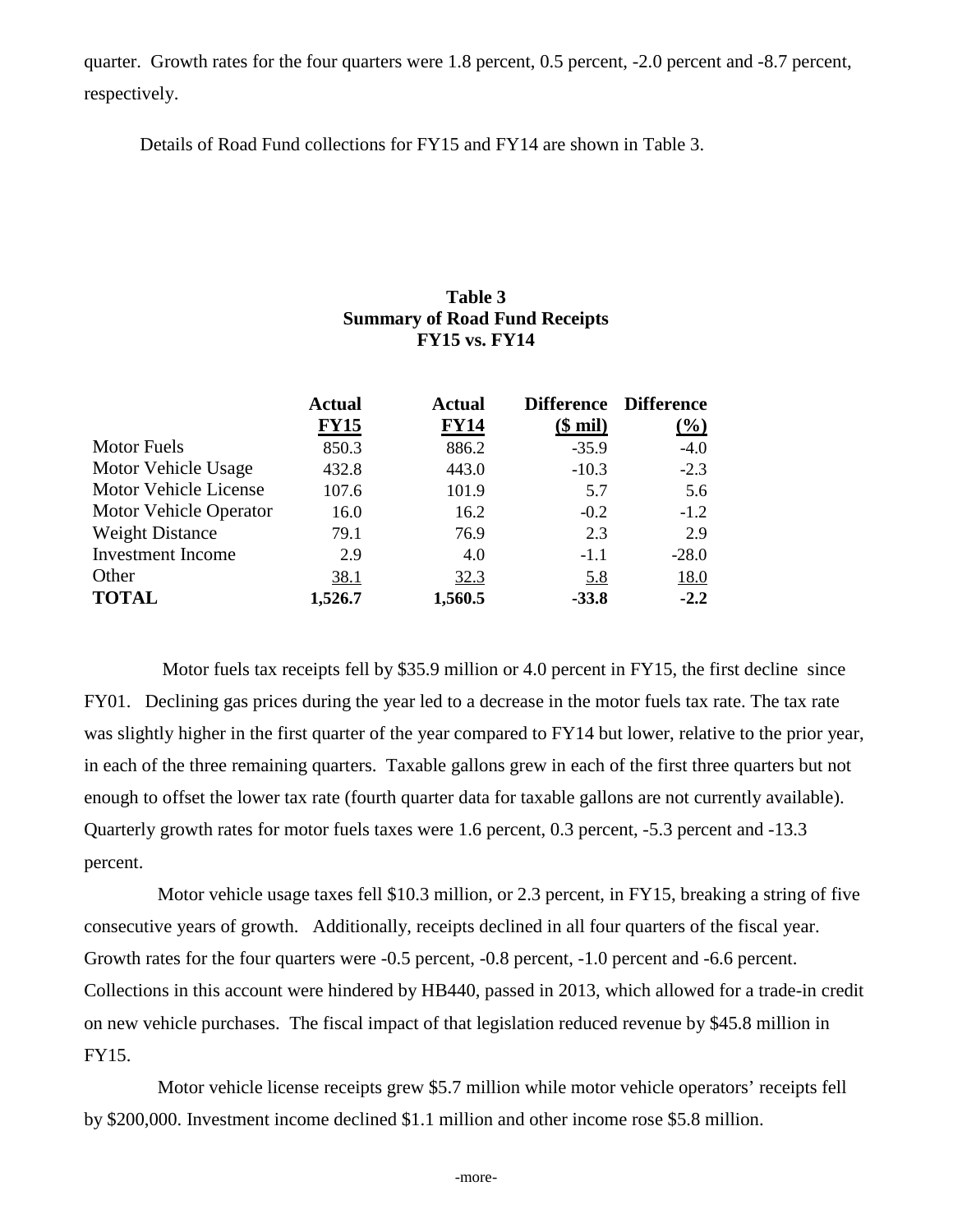Road Fund collections for FY15 fell short of the official revenue estimate by \$20.0 million, or 1.3 percent, as shown in Table 4.

|                                | <b>Actual vs. Official Estimate</b> |                 |                   |                   |  |
|--------------------------------|-------------------------------------|-----------------|-------------------|-------------------|--|
|                                | <b>FY 15</b>                        | <b>FY 15</b>    | <b>Difference</b> | <b>Difference</b> |  |
|                                | <b>Actual</b>                       | <b>Estimate</b> | <u>(\$ mil)</u>   | $\frac{0}{0}$     |  |
| <b>Motor Fuels</b>             | 850.3                               | 883.2           | $-32.9$           | $-3.7$            |  |
| Motor Vehicle Usage            | 432.8                               | 425.5           | 7.3               | 1.7               |  |
| Motor Vehicle License          | 107.6                               | 101.9           | 5.7               | 5.5               |  |
| <b>Motor Vehicle Operators</b> | 16.0                                | 16.7            | $-0.7$            | $-4.4$            |  |
| <b>Weight Distance</b>         | 79.1                                | 79.9            | $-0.8$            | $-0.9$            |  |
| <b>Investment</b> Income       | 2.9                                 | 3.1             | $-0.2$            | $-6.0$            |  |
| Other                          | <u>38.1</u>                         | 36.4            | 1.7               | 4.7               |  |
| <b>TOTAL</b>                   | 1,526.7                             | 1,546.7         | $-20.0$           | $-1.3$            |  |

# **Table 4 Summary of FY15 Road Fund Receipts**

The motor fuels tax was \$32.9 million, or 3.7 percent, below the official estimate. Motor vehicle usage tax exceeded the estimate by \$7.3 million or 1.7 percent. All other accounts, taken together, were \$5.7 million over forecasted levels. As with the General Fund, the Road Fund ending balance for FY15 will be determined later in July.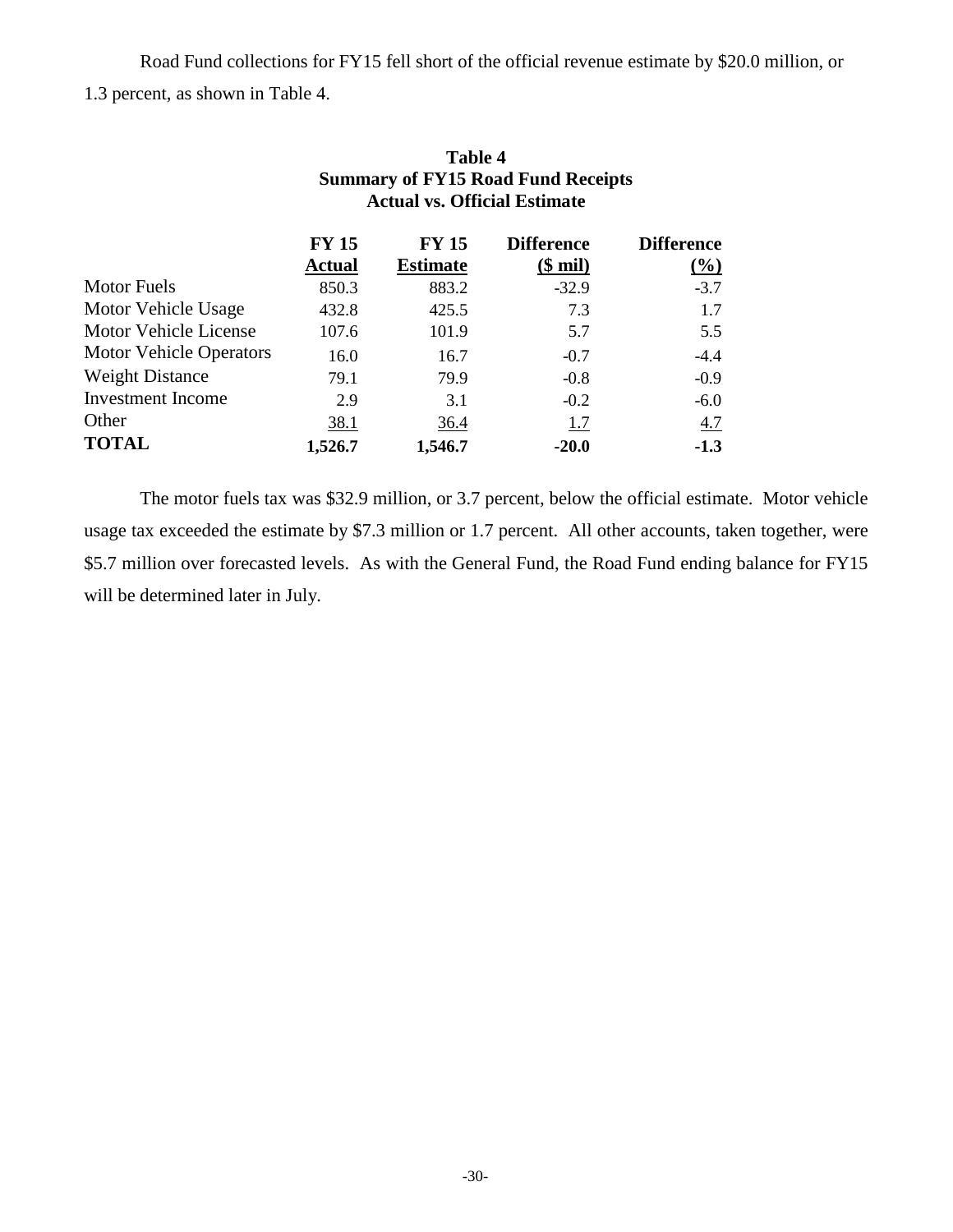#### KENTUCKY STATE GOVERNMENT REVENUE 1. GENERAL FUND REVENUE

|                                      | <b>JUNE</b>     |               |           | <b>JULY THROUGH JUNE</b> |                  |          |
|--------------------------------------|-----------------|---------------|-----------|--------------------------|------------------|----------|
|                                      | 2015            | 2014          | % Change  | FY 2015                  | FY 2014          | % Change |
| <b>TOTAL GENERAL FUND</b>            | \$1,022,600,609 | \$979,118,576 | 4.4%      | \$9,966,630,897          | \$9,462,035,017  | 5.3%     |
| <b>Tax Receipts</b>                  | \$996,361,303   | \$937,952,288 | 6.2%      | \$9,637,987,521          | \$9,126,466,009  | 5.6%     |
| Sales and Gross Receipts             | \$333,565,871   | \$319,089,254 | 4.5%      | \$3,854,700,860          | \$3,716,809,229  | 3.7%     |
| <b>Beer Consumption</b>              | 493,838         | 565,132       | $-12.6%$  | 6,071,389                | 6,226,880        | $-2.5%$  |
| <b>Beer Wholesale</b>                | 5,125,837       | 5,659,418     | $-9.4%$   | 57,570,011               | 57,969,185       | $-0.7%$  |
| Cigarette                            | 17,582,554      | 19,691,168    | $-10.7%$  | 220,902,529              | 228,076,834      | $-3.1%$  |
| <b>Distilled Spirits Case Sales</b>  | 10,294          | 10,599        | $-2.9%$   | 132,802                  | 127,875          | 3.9%     |
| <b>Distilled Spirits Consumption</b> | 965,544         | 1,003,593     | $-3.8%$   | 12,468,749               | 11,961,270       | 4.2%     |
| <b>Distilled Spirits Wholesale</b>   | 2,796,566       | 2,754,813     | 1.5%      | 36,471,357               | 33,829,202       | 7.8%     |
| Insurance Premium                    | 9,730,949       | 7,321,843     | 32.9%     | 146,480,663              | 141,638,641      | 3.4%     |
| Pari-Mutuel                          | 279,433         | 269,487       | 3.7%      | 2,964,884                | 2,421,099        | 22.5%    |
| Race Track Admission                 | 0               | 35,941        | $-100.0%$ | 155,426                  | 213,958          | $-27.4%$ |
| Sales and Use                        | 288,070,332     | 273,037,451   | 5.5%      | 3,267,331,025            | 3, 131, 126, 876 | 4.4%     |
| Wine Consumption                     | 213,576         | 231,337       | $-7.7%$   | 2,912,784                | 2,896,687        | 0.6%     |
| Wine Wholesale                       | 1,185,015       | 1,270,997     | $-6.8%$   | 16,323,658               | 15,523,357       | 5.2%     |
| <b>Telecommunications Tax</b>        | 5,351,063       | 5,414,635     | $-1.2%$   | 63,575,235               | 63,897,510       | $-0.5%$  |
| <b>Other Tobacco Products</b>        | 1,757,626       | 1,822,614     | $-3.6%$   | 21,328,845               | 20,901,740       | 2.0%     |
| Floor Stock Tax                      | 3,243           | 226           | 1331.7%   | 11,502                   | (1,887)          | $---$    |
| License and Privilege                | 58,113,905      | 52,961,691    | 9.7%      | \$546,330,916            | \$546,514,679    | 0.0%     |
| Alc. Bev. License Suspension         | 55,525          | 50,737        | 9.4%      | 450,542                  | 343,952          | 31.0%    |
| Coal Severance                       | 13,033,115      | 15,427,631    | $-15.5%$  | 180,283,352              | 197,525,899      | $-8.7%$  |
| <b>Corporation License</b>           | 9,060           | 11,485        | $-21.1%$  | 188,600                  | 814,539          | $-76.8%$ |
| Corporation Organization             | 45,766          | 8,322         | 450.0%    | 186,635                  | 47,491           | 293.0%   |
| <b>Occupational Licenses</b>         | 57,648          | 36,440        | 58.2%     | 202,297                  | 214,153          | $-5.5%$  |
| Oil Production                       | 637,446         | 1,169,028     | $-45.5%$  | 9,840,015                | 13,128,040       | $-25.0%$ |
| Race Track License                   | $\mathbf 0$     | 37,500        | $-100.0%$ | 247,766                  | 291,300          | $-14.9%$ |
| <b>Bank Franchise Tax</b>            | 29,614          | 154,991       | $-80.9%$  | 99,990,669               | 102,857,446      | $-2.8%$  |
| <b>Driver License Fees</b>           | 51,582          | 31,993        | 61.2%     | 659,776                  | 612,770          | 7.7%     |
| <b>Minerals Severance</b>            | 1,308,858       | 1,500,781     | $-12.8%$  | 15,128,385               | 12,298,663       | 23.0%    |
| Natural Gas Severance                | 471,715         | 2,283,915     | $-79.3%$  | 15,361,597               | 19,036,025       | $-19.3%$ |
| <b>Limited Liability Entity</b>      | 42,413,575      | 32,248,868    | 31.5%     | 223,791,283              | 199,344,400      | 12.3%    |
| Income                               | 578,740,323     | 539,630,496   | 7.2%      | \$4,597,619,307          | \$4,224,378,149  | 8.8%     |
| Corporation                          | 194,211,760     | 152,927,303   | 27.0%     | 528,118,737              | 475,120,319      | 11.2%    |
| Individual                           | 384,528,564     | 386,703,192   | $-0.6%$   | 4,069,500,570            | 3,749,257,830    | 8.5%     |
| Property                             | \$18,157,339    | \$19,202,717  | $-5.4%$   | \$563,435,472            | \$562,428,448    | 0.2%     |
| Building & Loan Association          | 1,394,771       | 1,173,287     | 18.9%     | 1,482,051                | 1,806,976        | $-18.0%$ |
| General - Real                       | 97,480          | 204,711       | $-52.4%$  | 259,228,298              | 258,284,309      | 0.4%     |
| General - Tangible                   | 10,466,960      | 9,929,434     | 5.4%      | 226, 137, 118            | 223,393,888      | 1.2%     |
| Omitted & Delinquent                 | 5,437,876       | 5,837,258     | $-6.8%$   | 16,237,196               | 21,276,527       | $-23.7%$ |
| <b>Public Service</b>                | 760,252         | 2,058,027     | $-63.1%$  | 58,864,760               | 51,859,325       | 13.5%    |
| Other                                | 0               | 0             |           | 1,486,050                | 5,807,422        | $-74.4%$ |
| Inheritance                          | \$5,781,879     | \$3,696,154   | 56.4%     | 50,975,858               | 45,843,849       | 11.2%    |
| Miscellaneous                        | \$2,001,985     | \$3,371,976   | $-40.6%$  | \$24,925,107             | \$30,491,656     | $-18.3%$ |
| <b>Legal Process</b>                 | 1,213,755       | 1,414,409     | $-14.2%$  | 15,435,811               | 16,792,670       | $-8.1%$  |
| T. V. A. In Lieu Payments            | 784,225         | 1,957,567     | $-59.9%$  | 9,452,432                | 13,646,200       | $-30.7%$ |
| Other                                | 4,005           | 0             | $---$     | 36,863                   | 52,786           | $-30.2%$ |
| Nontax Receipts                      | \$26,217,872    | \$41,301,814  | $-36.5%$  | \$326,949,419            | \$333,860,106    | $-2.1%$  |
| <b>Departmental Fees</b>             | 3,141,685       | 2,478,006     | 26.8%     | 22,036,475               | 24,489,562       | $-10.0%$ |
| PSC Assessment Fee                   | 6,132,841       | 2,311,860     | 165.3%    | 20,829,264               | 17, 155, 431     | 21.4%    |
| Fines & Forfeitures                  | 1,988,275       | 1,695,958     | 17.2%     | 22,771,487               | 24,747,942       | $-8.0%$  |
| Income on Investments                | 925,168         | 770,944       | 20.0%     | 213,267                  | (176, 256)       |          |
| Lottery                              | 20,500,000      | 21,861,000    | $-6.2%$   | 221,500,000              | 219,500,743      | 0.9%     |
| Sale of NO <sub>x</sub> Credits      | 0               | 16,938        | $-100.0%$ | 27,594                   | 104,242          | $-73.5%$ |
| Miscellaneous                        | (6,470,097)     | 12, 167, 108  |           | 39,571,333               | 48,038,442       | $-17.6%$ |
| <b>Redeposit of State Funds</b>      | \$21,434        | (\$135,526)   | ---       | 1,693,958                | 1,708,902        | $-0.9%$  |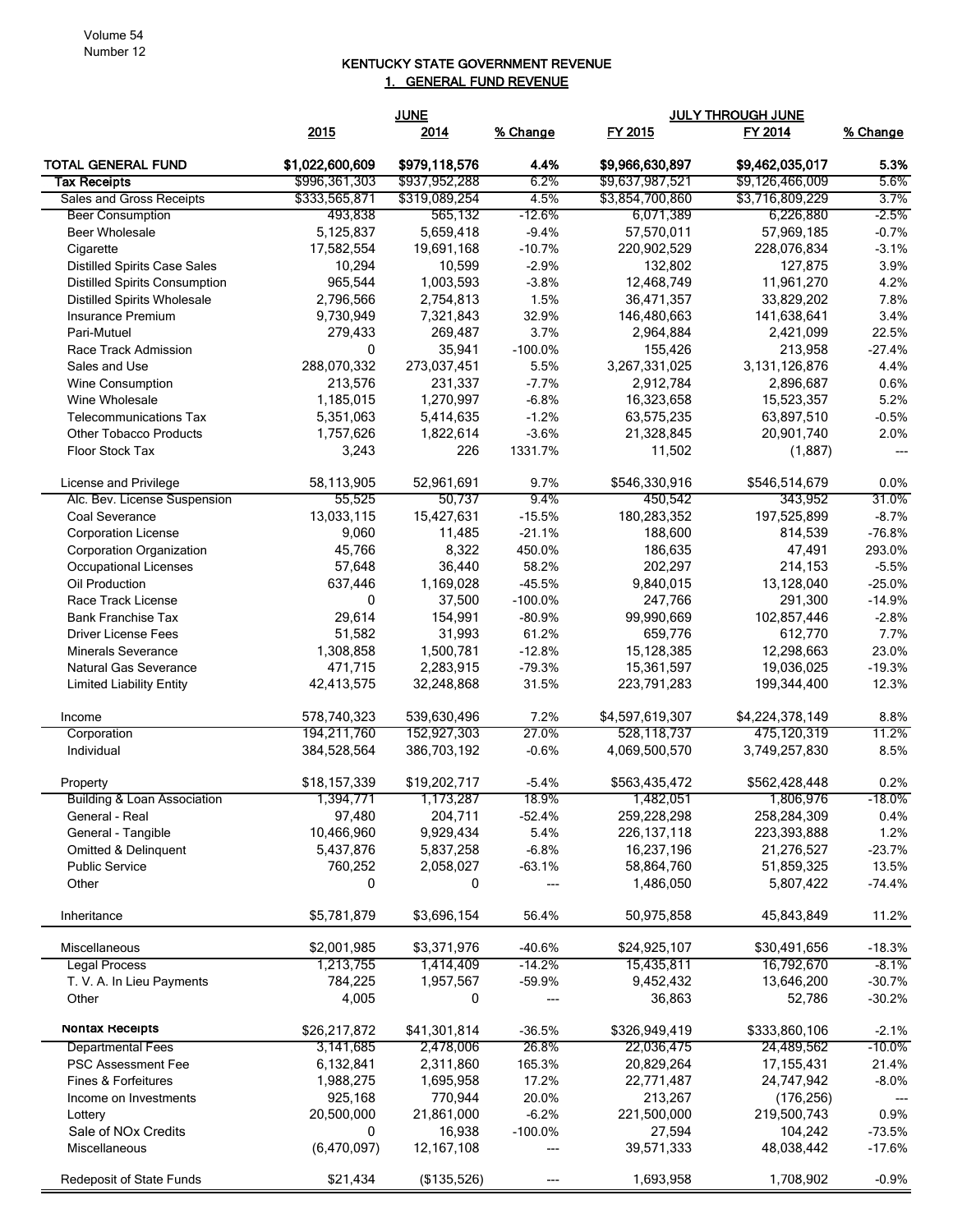Volume 54 Number 12

#### 2. ROAD FUND REVENUE

|                                 | <u>JUNE</u>   |                |          | <b>JULY THROUGH JUNE</b> |                 |          |
|---------------------------------|---------------|----------------|----------|--------------------------|-----------------|----------|
|                                 | 2015          | 2014           | % Change | FY 2015                  | FY 2014         | % Change |
| TOTAL STATE ROAD FUND           | \$122,456,984 | \$134,836,510  | $-9.2%$  | \$1,526,738,659          | \$1,560,441,246 | $-2.2%$  |
| Tax Receipts-                   | \$121,255,292 | \$132,519,002  | -8.5%    | 1,501,667,661            | \$1,535,727,564 | $-2.2\%$ |
| Sales and Gross Receipts        | \$107,716,751 | \$122,147,344  | $-11.8%$ | \$1,283,046,179          | \$1,329,208,128 | $-3.5%$  |
| <b>Motor Fuels Taxes</b>        | 70,280,024    | 77,092,958     | $-8.8%$  | 850,276,246              | 886,161,042     | -4.0%    |
| Motor Vehicle Usage             | 37,436,728    | 45,054,386     | $-16.9%$ | 432,769,932              | 443,047,087     | $-2.3%$  |
| License and Privilege           | \$13,538,540  | \$10,371,658   | 30.5%    | \$218,621,482            | \$206,519,436   | 5.9%     |
| <b>Motor Vehicles</b>           | 8,300,532     | 7,712,527      | 7.6%     | 107,554,129              | 101,879,541     | 5.6%     |
| Motor Vehicle Operators         | 1,262,374     | 1,329,306      | $-5.0%$  | 15,958,491               | 16,150,032      | $-1.2%$  |
| <b>Weight Distance</b>          | 294,062       | 589,357        | $-50.1%$ | 79,147,533               | 76,894,805      | 2.9%     |
| <b>Truck Decal Fees</b>         | 87,220        | 14,106         | 518.3%   | 404,906                  | 489,072         | $-17.2%$ |
| <b>Other Special Fees</b>       | 3,594,352     | 726,362        | 394.8%   | 15,556,424               | 11,105,986      | 40.1%    |
| <b>Nontax Receipts</b>          | \$1,491,234   | \$2,682,873    | $-44.4%$ | \$22,358,605             | \$22,833,411    | $-2.1%$  |
| <b>Departmental Fees</b>        | 1,213,754     | 2,508,517      | $-51.6%$ | 17,766,834               | 17,368,008      | 2.3%     |
| In Lieu of Traffic Fines        | 54,546        | 45,675         | 19.4%    | 465,304                  | 544,637         | $-14.6%$ |
| Income on Investments           | 10,370        | (48, 358)      |          | 2,913,784                | 3,997,826       | $-27.1%$ |
| Miscellaneous                   | 212,564       | 177,039        | 20.1%    | 1,212,683                | 922,939         | 31.4%    |
| <b>Redeposit of State Funds</b> | (\$289,543)   | $($ \$365,365) |          | 2,712,394                | 1,880,271       | 44.3%    |

An electronic version of this report is available for viewing and downloading in PDF format at the Office of the State Budget Director's web site. To access this report, set your browser to http://www.osbd.ky.gov.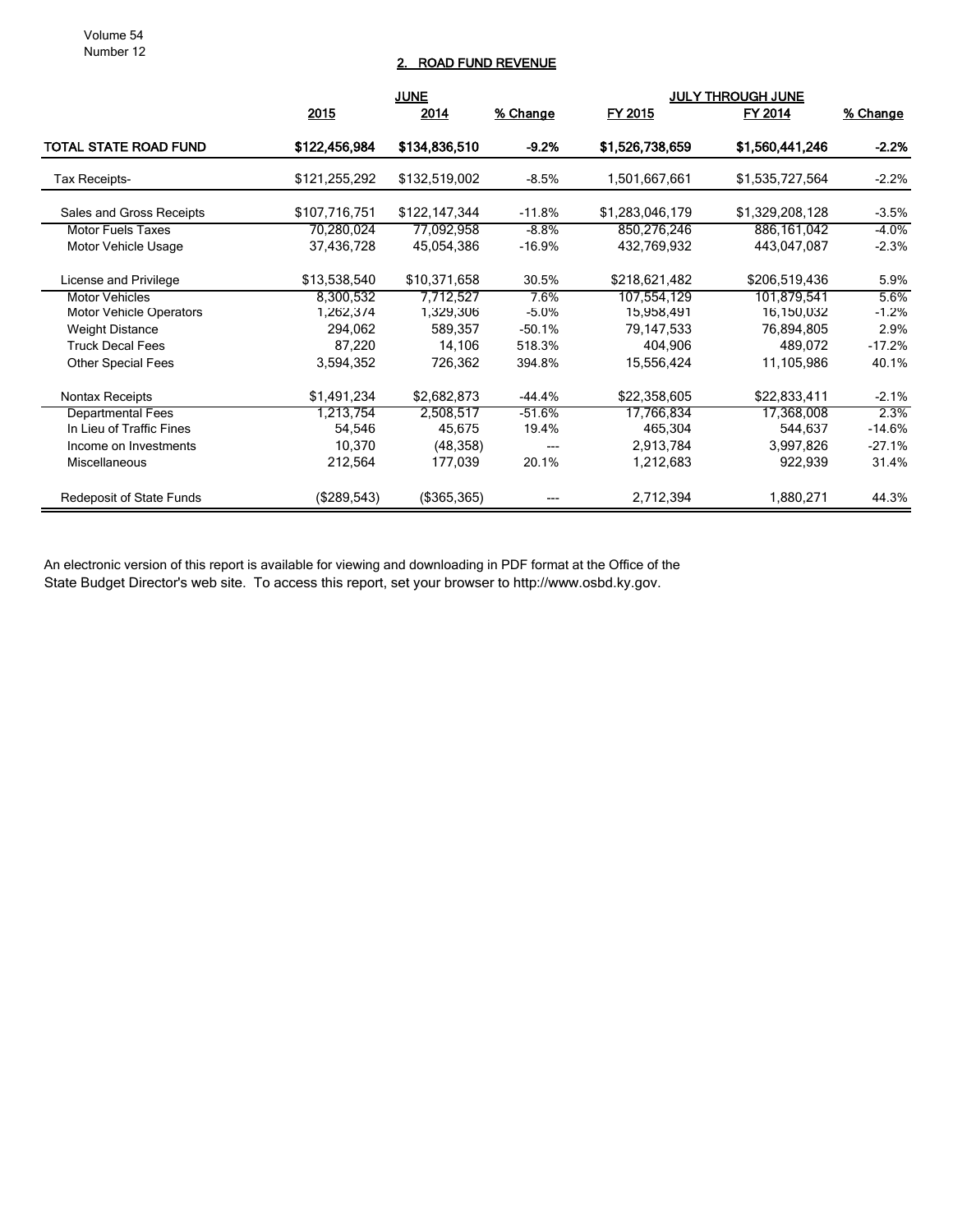#### KENTUCKY STATE GOVERNMENT REVENUE 1. GENERAL FUND REVENUE

|                                                  | <b>Fourth Quarter</b><br>FY 2015 | <b>Fourth Quarter</b><br>FY 2014 | % Change          | Year-To-Date<br>FY 2015 | Year-To-Date<br>FY 2014 | % Change           |
|--------------------------------------------------|----------------------------------|----------------------------------|-------------------|-------------------------|-------------------------|--------------------|
| <b>TOTAL GENERAL FUND</b>                        | 2,809,373,528                    | 2,586,683,659                    | 8.6%              | \$9,966,630,897         | \$9,462,035,017         | 5.3%               |
| <b>Tax Receipts</b>                              | 2,733,719,665                    | 2,489,627,534                    | 9.8%              | \$9,637,987,521         | \$9,126,466,009         | 5.6%               |
| Sales and Gross Receipts                         | 1,016,877,516                    | 972,595,213                      | 4.6%              | \$3,854,700,860         | \$3,716,809,229         | 3.7%               |
| <b>Beer Consumption</b>                          | 1,546,066                        | 1,610,282                        | $-4.0%$           | 6,071,389               | 6,226,880               | $-2.5%$            |
| <b>Beer Wholesale</b>                            | 14,873,336                       | 14,960,773                       | $-0.6%$           | 57,570,011              | 57,969,185              | $-0.7%$            |
| Cigarette                                        | 59,017,076                       | 59,105,705                       | $-0.1%$           | 220,902,529             | 228,076,834             | $-3.1%$            |
| <b>Distilled Spirits Case Sales</b>              | 33,831                           | 32,024                           | 5.6%              | 132,802                 | 127,875                 | 3.9%               |
| <b>Distilled Spirits Consumption</b>             | 3,176,454                        | 3,032,095                        | 4.8%              | 12,468,749              | 11,961,270              | 4.2%               |
| <b>Distilled Spirits Wholesale</b>               | 9,546,763                        | 8,561,525                        | 11.5%             | 36,471,357              | 33,829,202              | 7.8%               |
| Insurance Premium                                | 46,771,976                       | 45,773,536                       | 2.2%              | 146,480,663             | 141,638,641             | 3.4%               |
| Pari-Mutuel                                      | 922,791                          | 1,114,886                        | $-17.2%$          | 2,964,884               | 2,421,099               | 22.5%              |
| Race Track Admission                             | 6,528                            | 55,298                           | $-88.2%$          | 155,426                 | 213,958                 | $-27.4%$           |
| Sales and Use                                    | 854,489,920                      | 812,552,253                      | 5.2%              | 3,267,331,025           | 3, 131, 126, 876        | 4.4%               |
| Wine Consumption                                 | 701,580                          | 706,420                          | $-0.7%$           | 2,912,784               | 2,896,687               | 0.6%               |
| Wine Wholesale                                   | 4,049,374                        | 3,871,644                        | 4.6%              | 16,323,658              | 15,523,357              | 5.2%               |
| <b>Telecommunications Tax</b>                    | 16,380,718                       | 15,920,499                       | 2.9%              | 63,575,235              | 63,897,510              | $-0.5%$            |
| <b>OTP</b>                                       | 5,354,857                        | 5,297,915                        | 1.1%              | 21,328,845              | 20,901,740              | 2.0%               |
| Floor Stock Tax                                  | 6,247                            | 359                              | 1639.0%           | 11,502                  | (1,887)                 |                    |
| License and Privilege                            | 151,062,395                      | 128,443,752                      | 17.6%             | \$546,330,916           | \$546,514,679           | 0.0%               |
| Alc. Bev. License Suspension                     | 179,570                          | 95,762                           | 87.5%             | 450,542                 | 343,952                 | 31.0%              |
| Coal Severance                                   | 42,112,387                       | 48,672,570                       | $-13.5%$          | 180,283,352             | 197,525,899             | $-8.7%$            |
| <b>Corporation License</b>                       | (190,009)                        | (36, 042)                        | ---               | 188,600                 | 814,539                 |                    |
| Corporation Organization                         | 118,343                          | 16,074                           | 636.2%            | 186,635                 | 47,491                  | 293.0%             |
| <b>Occupational Licenses</b>                     | 93,663                           | 118,650                          | $-21.1%$          | 202,297                 | 214,153                 | $-5.5%$            |
| Oil Production                                   | 1,681,367                        | 3,440,573                        | $-51.1%$          | 9,840,015               | 13,128,040              | $-25.0%$           |
| Race Track License                               | 6,475                            | 42,925                           | $-84.9%$          | 247,766                 | 291,300                 | $-14.9%$           |
| <b>Bank Franchise Tax</b>                        | 2,132,778                        | (40, 788)                        | ---               | 99,990,669              | 102,857,446             | $-2.8%$            |
| <b>Driver License Fees</b>                       | 156,578                          | 139,601                          | 12.2%             | 659,776                 | 612,770                 | 7.7%               |
| <b>Minerals Severance</b>                        | 3,753,989                        | 1,059,998                        | 254.2%            | 15,128,385              | 12,298,663              | 23.0%              |
| Natural Gas Severance                            | 2,349,716                        | 6,042,629                        | $-61.1%$          | 15,361,597              | 19,036,025              | $-19.3%$           |
| <b>Limited Liability Entity</b>                  | 98,667,538                       | 68,891,800                       | 43.2%             | 223,791,283             | 199,344,400             | 12.3%              |
| Income                                           | 1,485,927,169                    | 1,307,610,825                    | 13.6%             | \$4,597,619,307         | \$4,224,378,149         | 8.8%               |
| Corporation                                      | 232,553,188                      | 183,324,452                      | 26.9%             | 528,118,737             | 475,120,319             | 11.2%              |
| Individual                                       | 1,253,373,981                    | 1,124,286,373                    | 11.5%             | 4,069,500,570           | 3,749,257,830           | 8.5%               |
| Property                                         | \$58,714,607                     | \$62,082,968                     | $-5.4%$           | \$563,435,472           | \$562,428,448           | 0.2%               |
| Building & Loan Association                      | 1,980,201                        | 1,801,222                        | 9.9%              | 1,482,051               | 1,806,976               | $-18.0%$           |
| General - Real                                   | 5,667,444                        | 5,525,311                        | 2.6%              | 259,228,298             | 258,284,309             | 0.4%               |
| General - Tangible                               | 42,312,531                       | 40.627.210                       | 4.1%              | 226, 137, 118           | 223,393,888             | 1.2%               |
| Omitted & Delinquent                             | 3,024,198                        | 7,397,696                        | $-59.1%$          | 16,237,196              | 21,276,527              | $-23.7%$           |
| <b>Public Service</b>                            | 5,731,061                        | 6,720,712                        | $-14.7%$          | 58,864,760              | 51,859,325              | 13.5%              |
| Other                                            | (827)                            | 10,817                           | $-107.6%$         | 1,486,050               | 5,807,422               | $-74.4%$           |
| Inheritance                                      | \$14,823,224                     | \$10,511,033                     | 41.0%             | \$50,975,858            | \$45,843,849            | 11.2%              |
| Miscellaneous                                    | \$6,314,754                      | \$8,383,743                      | $-24.7%$          | \$24,925,107            | \$30,491,656            | $-18.3%$           |
| Legal Process                                    | 3,958,074                        | 4,449,531                        | $-11.0%$          | 15,435,811              | 16,792,670              | $-8.1%$            |
| T. V. A. In Lieu Payments                        | 2,352,675                        | 3,915,134                        | $-39.9%$          | 9,452,432               | 13,646,200              | $-30.7%$           |
| Other                                            | 4,005                            | 19,077                           | $-79.0%$          | 36,863                  | 52,786                  | $-30.2%$           |
| <b>Nontax Receipts</b>                           | \$75,190,892                     | \$96,795,892                     | $-22.3%$          | \$326,949,419           | \$333,860,106           | $-2.1%$            |
| <b>Departmental Fees</b>                         | 7,860,851                        | 9,204,582                        | $-14.6%$          | 22,036,475              | 24,489,562              | $-10.0\%$          |
| <b>PSC Assessment Fee</b>                        | 6,133,205                        | 2,319,215                        | 164.5%            | 20,829,264              | 17,155,431              | 21.4%              |
| Fines & Forfeitures                              | 5,817,029                        | 5,819,619                        | 0.0%              | 22,771,487              | 24,747,942              | $-8.0%$            |
| Income on Investments                            | 797,081                          | 679,669                          | 17.3%             | 213,267                 | (176, 256)              |                    |
| Lottery                                          | 56,500,000                       | 62,861,000                       | $-10.1%$          | 221,500,000             | 219,500,743             | 0.9%               |
| Sale of NO <sub>x</sub> Credits<br>Miscellaneous | 0<br>(1, 917, 274)               | 49,000<br>15,862,807             | $-100.0\%$<br>--- | 27,594<br>39,571,333    | 104,242<br>48,038,442   | -73.5%<br>$-17.6%$ |
| Redeposit of State Funds                         | \$462,971                        | \$260,233                        | 77.9%             | \$1,693,958             | \$1,708,902             | $-0.9%$            |